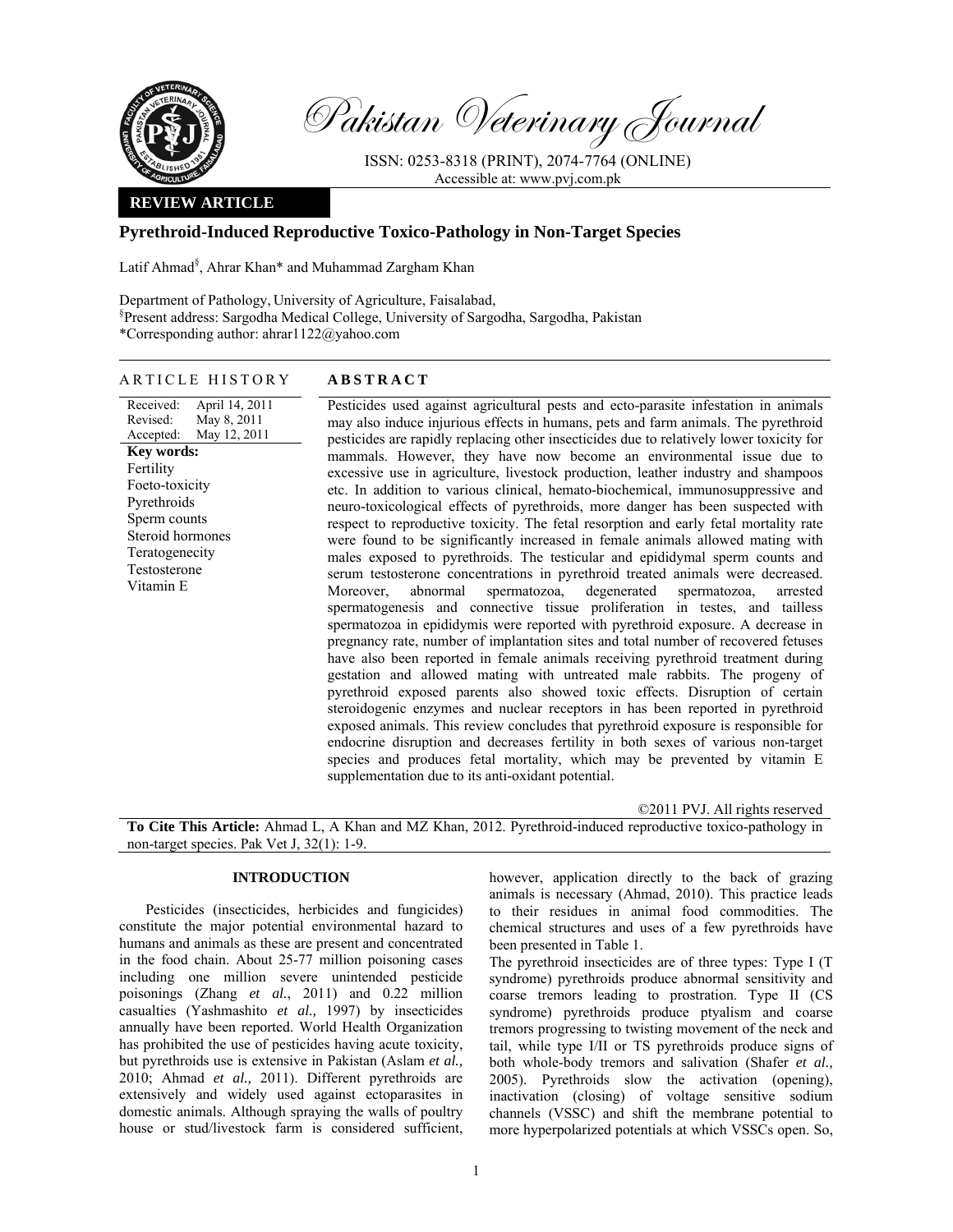smaller depolarizing changes in membrane potential activate VSSCs which remain open for extended time so that more Na ions cross and depolarize the neuronal membrane (Fig. 1). The type II pyrethroids postpone the closure of VSSCs for a considerably extended period and membrane potential is depolarized extensively preventing action potentials generation (Shafer *et al.,* 2005).

 Pyrethroids increase peripheral natural killer and antibody dependent cytotoxicity/immunotoxicity (Madsen *et al.*, 1996; Santoni *et al.,* 1997), embryonic resorption and fetal mortality (Yousef *et al.*, 2003), fetotoxicity (Ahmad *et al.*, 2009), inhibition of Na, K and Mg dependent ATPase activity in liver (Khan *et al.*, 2009) and neurotoxicity (Sharaf *et al.*, 2010). The present review addresses the reproductive toxicology of pyrethroids in non-target species especially mammals. Reproductive toxicology is the study of occurrence, causes, manifestations and consequences of the adverse effects of exogenous agents on reproduction. Reproductive hazards encompass adverse health effects to the future mother and father (loss of libido, infertility, sterility) as well as to the developing offspring (abortion, fetal or prenatal death and teratogenesis). The potential of pesticides to adversely affect development is determined from studies conducted on animals to meet the regulations in enforcement (Martin *et al.*, 2009). During repeated mitotic and meiotic division, there is frequent cell division and cellular DNA replication in the gametes (spermatozoa, ova) as well as the fertilized ovum and the pre and post-implantation embryos. This is the main reason that the organisms in the initial stages of development are absolutely vulnerable to physical and chemical insult (Zenzes, 2000).





mg.kg-1 bw: milligram per kilogram body weight.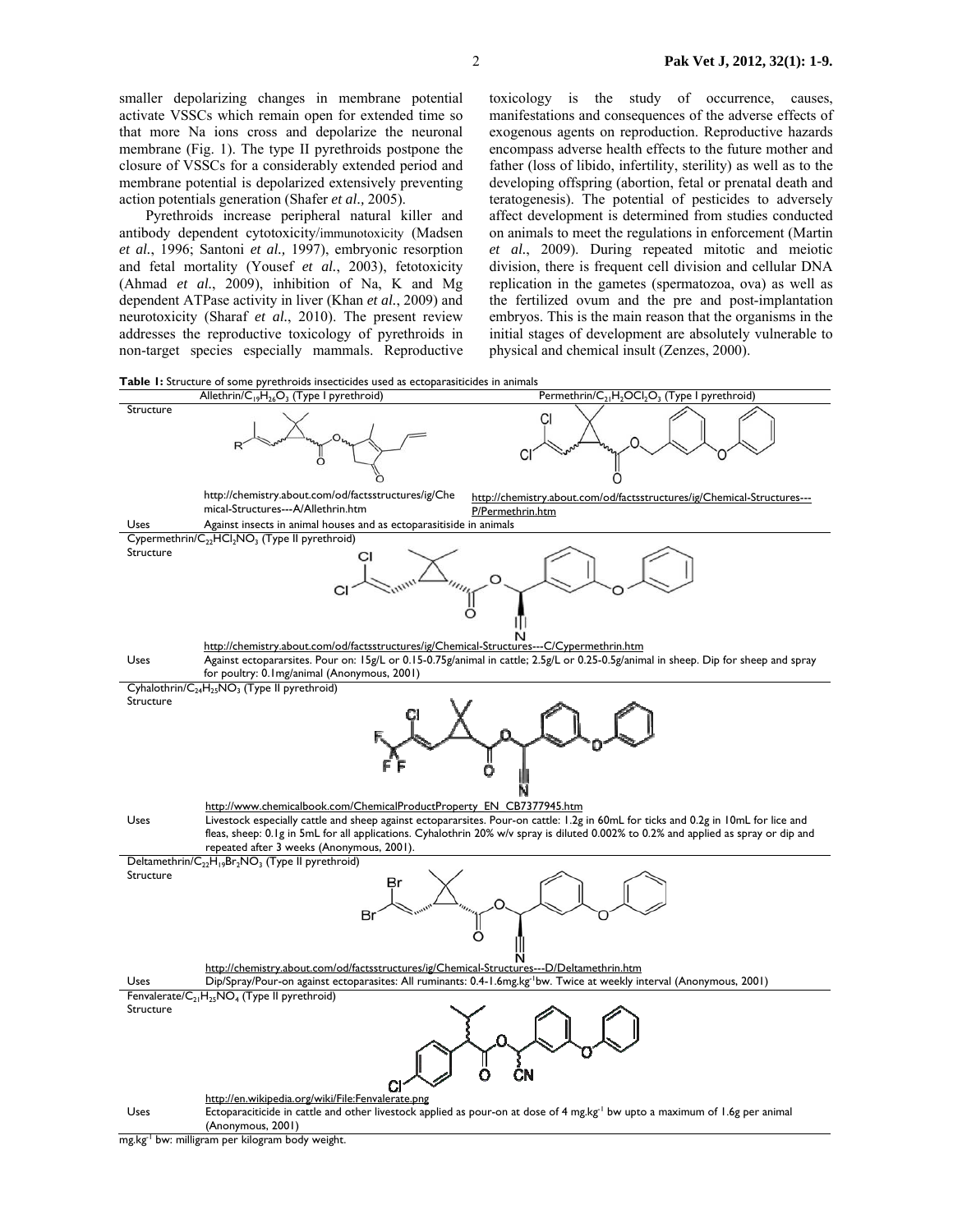

Fig. I: Normal structure of voltage sensitive sodium channels (VSSCs). Depolarization opens VSSCs and sodium enters the cell. To limit sodium entry and depolarization length, VSSCs inactivate and must return to a "resting" state before reopening. Pyrethroids delay inactivation of VSSCs and allow continued sodium flux i.e., closed resting state remain opened and inactivation is not carried out (Shafer *et al.,* 2005).

 Classical type I (fertility/reproduction) studies use groups of either male or female test rabbits, which are exposed to the test agent with a series of dosages (usually 3 levels) for one gametogenic cycle (60-80 days for the male or about 15 days for the female) and then allowed mating with the opposite partners. If treated female animals are allowed mating with normal untreated males, the pregnant females continue to receive the treatment for either the duration of the gestation or beyond parturition during breastfeeding to their offspring. Males can be treated with an active mutagenic agent and allowed mating with normal untreated females to test the chemical sensitivity of the germ cells *in vivo* at various phases (premeiotic, meiotic, postmeiotic) of spermatogenesis (McClusky, 2008). Mostly adult males are subjected to multiple exposures to various pesticides and other toxins and carcinogens such as diesel fumes and cadmium.

Teratogenicity or developmental toxicity comprised of the unfavorable effects on the conceptus, starting from initial steps of fertilization to the final achievement of morphological organization and functional potential of the subject (Brannen *et al.*, 2010). The gametes (spermatozoa, ova), the fertilized ovum and the pre and post-implantation embryos are sensitive to exceptionally low concentration of toxic agents. Toxicity at the pre and post-implantation embryo may be elicited as embryo lethality or mild to severe dysmorpho-genesis in organ system(s). The dysmorpho-genesis results in structural deformities, functional and biochemical alterations as well as psychosomatic, behavioral and cognitive insufficiencies at the time of delivery or in a definite postnatal stage. In the past, mostly emphasized to examine the effects of toxic agents on the female to study her role as the vehicle for the susceptible, developing embryo. Such type of study is called segment II or teratogenic study (Ahmad, 2010).

 Metabolism of xenobiotics into the metabolites is a two-step process; the phase I carries out their hydrolysis/ oxidation/reduction mainly through cytochrome P450 enzyme, whereas in the phase II hydroxyl group (introduced in the phase I) is conjugated with charged amino acid/sulfate/methyl groups (Kumar *et al.*, 2007). Enzymes involved in xenobiotic metabolism are also involved with steroidogenesis. Such enzyme regulation of steroid hormones has made them susceptible to xenobiotics such as pyrethroids. For example some phase I metabolized estrogens have been detected in certain tumors. Catalyzing activity of metabolizing enzymes is distributed by some xenobiotics such as pyrethroids. For instance oxidase cleaves the ester bond of parent pyrethroid for cis-disturbed

cyclopropane of permethrin, while for trans-position an esterase is involved. In case of cypermethrin both isomers need esterase for hydrolysis (Holden, 1979). In either case, due to oxidative stress reactive oxygen species are produced which can cause cellular damage (Shashikumar and Rajini, 2010).

 Current experimental and clinical studies with animals demonstrated pyrethoids to hamper endocrine functions (Sun *et al.*, 2007). Study of compounds which are suspected to be endocrine disrupters requires comparative evaluation of structural and biochemical changes produced by them in the body. Among such parameters include measurements of levels of various hormones and enzymes and intermediate metabolites of the compounds (Kumar *et al.*, 2007). Therefore effects of pyrethroids on steroid hormones and their enzymes/ receptors have been addressed in this article. Similarly various pathological effects of pyrethroids on reproductive performance of non-target species of animals have been reviewed and possible pathogenesis for those effects has been suggested in this article. Histopathological effects of pyrethroids on testes and epididymis have been correlated with altered sperm characteristics and reductions in sperm counts, testosterone concentration and fertility. The reduced fertility in pyrethoid exposed female animals has also been discussed with relation to pathological effects on uterus, ovaries and hormonal influences. A brief account of teratogenecity and fetotoxicity effects of pyrethroid exposed animals has also been presented.

**Presentation of Experimental and Clinical Studies:**  The modern gene technology has made possible the study of structure and function of steroid receptors (Gustafsson *et al.*, 1990). This subgroup of nuclear receptors is comprised of estrogen receptor, endrogen receptor, thyroid hormone receptor, retinoic acid receptors and orphan (unknown) ligand receptors. The characteristically conserved nuclear receptor region is DNA binding domain (DBD). Proteins on the carboxy terminous bear ligand binding domain (LBD), which is another significant region of nuclear receptors (Truss and Beat, 1993). Studies using receptor mediated luciferase gene assays have speculated that variety of pyrethroids and their metabolites disrupt the function of multiple nuclear hormone receptors and thus have the potential to affect the endocrine and reproductive functions in humans (Du *et al.*, 2010). Postnatal oral administration of 20 mg kg-1 cypermethrin to adolescent male ICR mice increased hepatic activities of antioxidant enzymes but decreased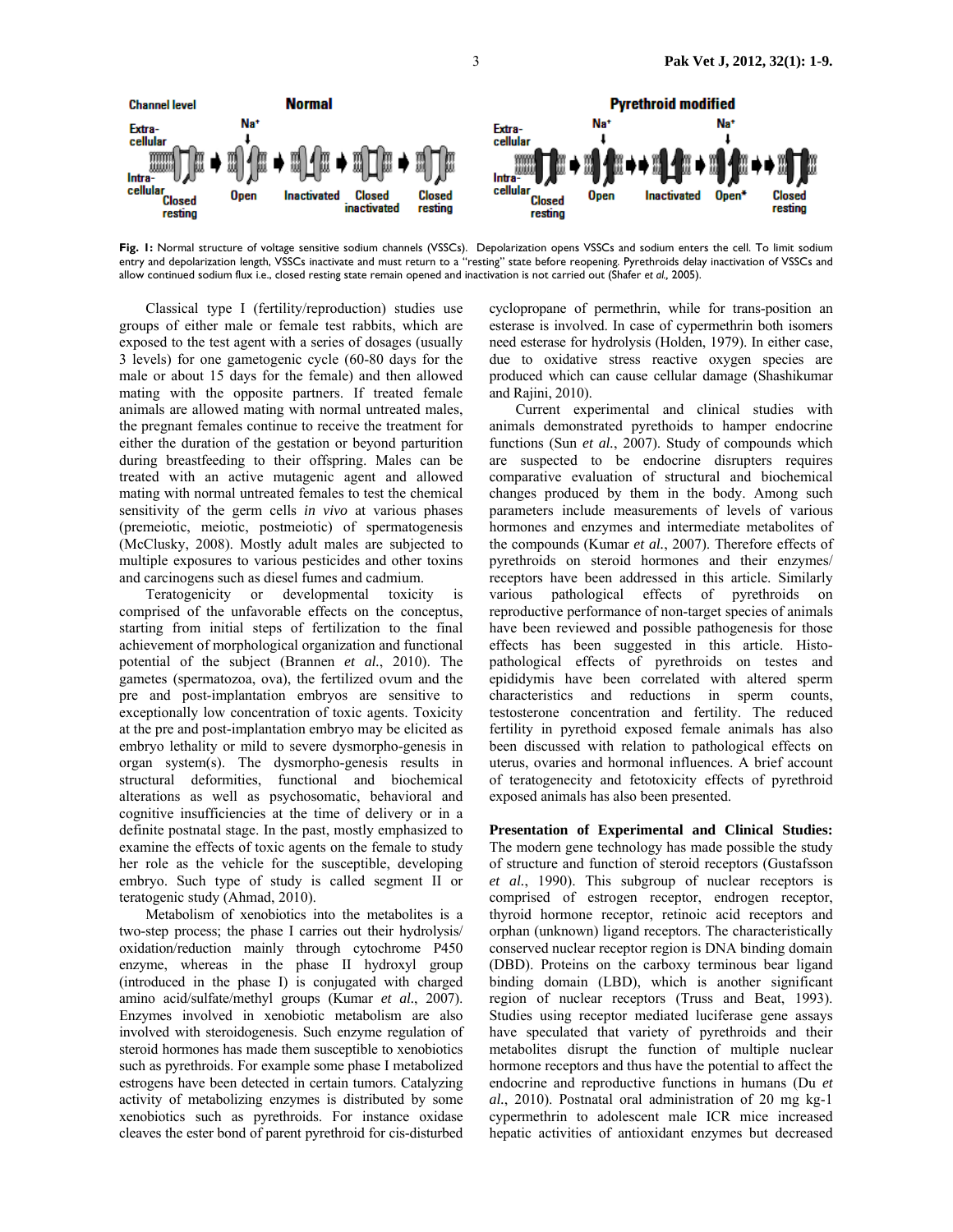transcription levels of key genes in pathways of cholesterol synthesis and transport and testosterone synthesis. These include including 3-hydroxy, 3-methyl glutaryl coenzyme A (HMG-CoA) synthase, steroidogenic acute regulatory protein (StAR) and cytochrome P450 17α-hydroxysteroid dehydrogenase (P450 17α) in the liver and testes (Jin *et al.*, 2011).

 The male infertility and pyrethroid pesticide exposure have been closely associated in various studies (Perry, 2008). Reduced sperm counts in semen or testicular/epididymal tissues of pyrethroid treated rats (Elbetieha *et al.*, 2001), humans (Tan *et al.*, 2002), mice (Zhang *et al.*, 2007) and rabbits (Ahmad, 2010) have been reported (Table 4). The fecundity/pregnancy rate and reproduction were tremendously influenced with exposure of adult male animals to the pyrethroid, cypermethrin (Elbetieha *et al.*, 2001). The pyrethroid cyhalothrin in male rats was reported to had severely impaired the sexual competence without any treatment related effect on fertility (Ratnasooriya *et al.*, 2002). Pyrethroid exposure in various animals has been reported to decrease testicular sperm counts (Alhazza and Bashandy, 1998; Elbetieha *et al.*, 2001; Zhang *et al.*, 2007). The findings of sperm parameters in various pesticide exposed animals and those reported by studies carried out in insecticide sprayers (Kamijima *et al.*, 2004; Perry *et al.*, 2007) have been found to be compatible (Table 5). Pyrethroids are harmful to integrity of sperm DNA and quality of semen (Ji *et al.*, 2011). The serum testosterone and/or testicular testosterone concentration has been reported to be decreased in pyrethroid treated rats (Elbetieha *et al.*, 2001), rabbits (Yousef *et al.*, 2003) and mice (Wang *et al.*, 2010). Abnormal or dead spermatozoa in mice and rats were reported after exposure to various pyrethroids i.e., cypermethrin (Bunya and Pati, 1988), deltamethrin (Bunya and Pati 1990) and fenvalerate (Pati and Bunya 1989). Testes in pyrethroid treated animals were reported to be atrophied and have islands of haemorrhage at areas surrounding seminiferous tubules indicated by the presence of red blood cells in the interstitial tissue (Elbetieha *et al.*, 2001). Reduced or degenerated seminiferous tubules (Elbetieha *et al.*, 2001; Zhang *et al.*, 2007) with fibrosis (Elbetieha *et al.*, 2001; Sakr and Azeb, 2001) have been documented in testes of pyrethroids treated animals (Table 2). Alhazza and Bashandy (1998) reported swollen fibrocytes in the testes of rats treated with permethrin. Sakr and Azeb (2001) reported that with pyrethroid treatment, seminiferous tubules became hyalinized and thickened with deformed Leydig cells during the study. At the end of the study there were large vacuoles between tubules with degenerated or poorly developed Leydig cells. Deformed Leydig cells were also reported by Alhazza and Bashandy (1998) due to the pyrethroid inhalation in rats. Large number of premature spermatids (Elbetieha *et al.*, 2001), degenerated spermatogenic layers, pyknosis of spermatogonia (Alhazza and Bashandy 1998) and exfoliated germ cells leading to reduction of germ cells (Sakr and Azeb, 2001) have been reported in various animals after treatment with pyrethroids. Sakr and Azeb (2001) narrated that exfoliation of germ cells was time-dependent; moreover, it was accompanied by deformed spermatids and spermatocytes. Zhang *et al.* (2007) reported lack of germ

cells in the testes of pyrethroid exposed mice. Abnormalities in the sperm morphology such as sperm head abnormalities have been documented in various animals in dose dependent manner after thier treatment with cypermethrin (Bunya & Pati, 1988; Venkateshuwarlu *et al.*, 1997; Kumar *et al.*, 2004; Ahmad *et al.*, 2009). Few studies have reported histological alterations in ovaries and uteri of pyrethroiod treated animals (Table 3).

 An increase in embryonic resorptions (Rustamov and Abbasov, 1994) and decrease in mating index, implantation sites and foetuses recovered (Elbetieha *et al.*, 2001) were reported in the dams allowed mating with male rats which were treated with different pyrethroids. Gill *et al.* (2011) explored toxic effects of cypermethrin on bovine CLs in vitro, which included vacuolation, necrosis and significantly decreased viable cell counts and progesterone concentration. Pyrethroids have been reported to be capable of disrupting endocrine functions and calcium homeostasis in ovary (He *et al.*, 2006). Microscopic studies of uterus revealed atrophy of endometrial glands in pyrethroid exposed non-pregnant animals (Ahmad, 2010).

 Pyrethroids also lead to teratogenecity or reproductive toxicity (Table 5). Tesh *et al.* (1984) in different studies on pregnant female rats found no significant teratogenic effects due to cypermethrin administration during gestation. However, Cantalamessa (1993) and Sheets (2000) reported that baby rats were more sensitive to pyrethroids than mature rats. The above investigators have expressed that ester hydrolysis was an important pyrethroid detoxification reaction in the adult rat. Dose dependent and significantly decreased number of foetuses vs. number of CL (embryonic resorption) and dose dependently increased foetal mortality (Biernacki *et al.*, 1995; Ullah *et al.*, 2006) along with delayed ossification of bones (Biernacki *et al.*, 1995) have been documented when cypermethrin was administered in female rabbits during gestation. Decrease in the implantation sites, corpora lutea and recovered foetuses from uterine horns and increased incidence of pre- and post-implantation losses and early mortality rate in pyrethroid exposed animals have been reported (Shukla and Taneja, 2002; Ullah *et al.*, 2006; Ahmad, 2010).

Andrade *et al.* (2002) investigated the effects on reproductive endpoints of male offspring after administering deltamethrin (0, 1.0, 2.0, and 4.0 mg.kg-1) orally to female rats ( $n = 10-12$ /group) daily from day 1 of pregnancy to day 21 of lactation. Fertility, sexual behavior, organ weights, sperm counts/motility, testosterone and histology of testes were examined on adult male offspring. Testicular and epididymal absolute weights and the diameter of seminiferous tubules in the group treated with the highest dose of deltamethrin (4.0 mg/kg) were decreased. Izaguirre *et al.* (2000) observed cypermethrin induced apoptosis in the telencephalon of Physalaemus biligonigerus tadpoles (Anura: Leptodactylidae). Anwar (2003) reported defective physical features in chicks, which were exposed to cypermethrin during incubation. Bouwman *et al.* (2006) determined different pesticides in 152 milk samples from breastfeeding women of three towns in South Africa. Whole milk levels of DDT were highest in primiparae  $(238.23 \text{ mg} \cdot \text{L}^{-1})$ , but those of pyrethroids were the highest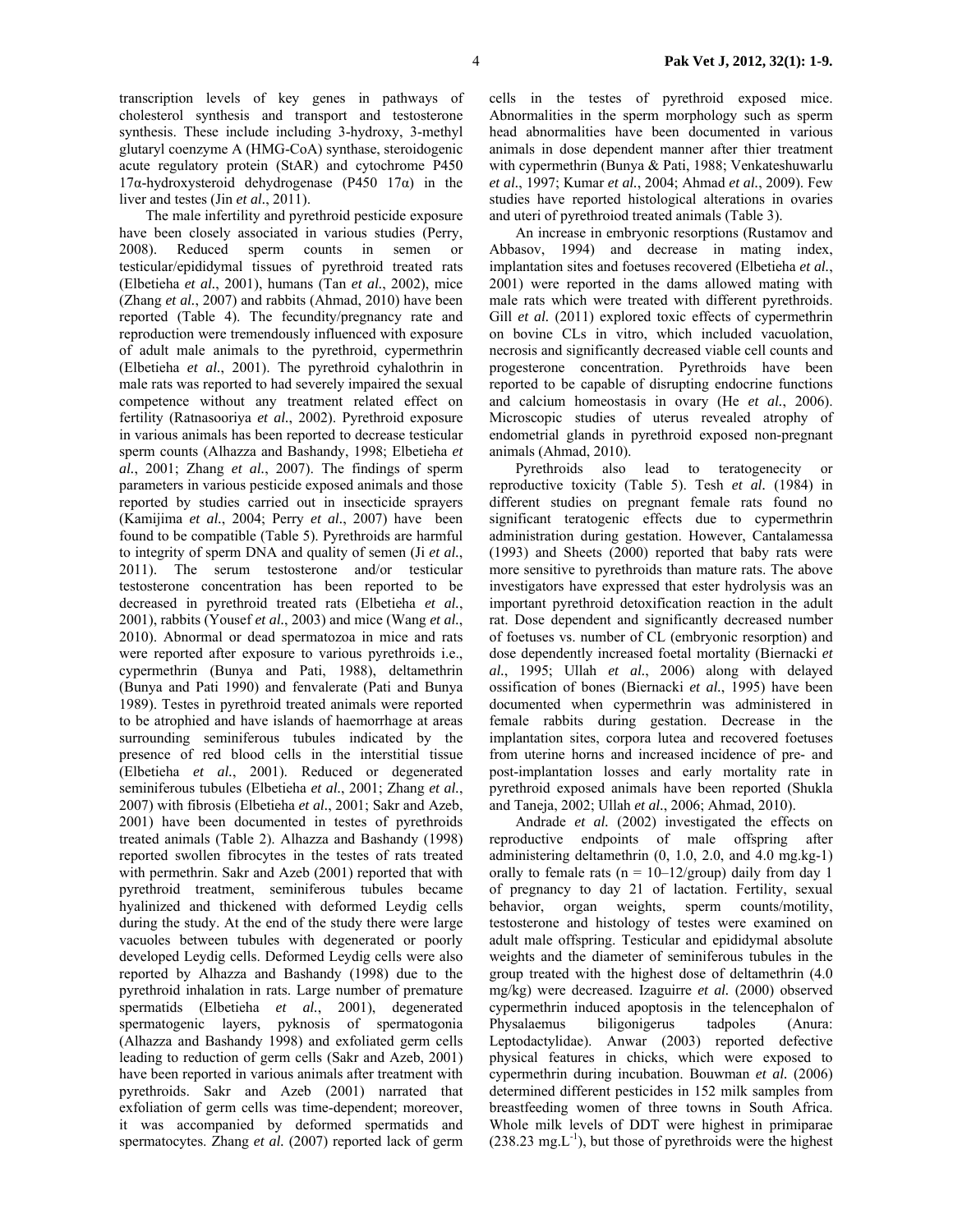in multiparae which included permethrin  $(14.51 \text{ mg} \cdot \text{L}^{-1})$ , cyfluthrin (41.74 mg.L<sup>-1</sup>), cypermethrin (4.24 mg.L<sup>-1</sup>) and deltamethrin  $(8.39 \text{ mg.L}^{-1})$ . These residue levels of pyrethroids in milk samples especially in multiparae women imply that human infants and neonates are at risk to pyrethroid exposure. The National Teratology Information Service in the UK had obtained follow up data on the outcome of pregnancy in 48 women exposed to pyrethroids during pregnancy. There were 41 normal babies, two spontaneous abortions and five children with different anomalies (Schaefer, 2001).

**Pathogenesis:** First step in the steroidogenesis in testes is removal of cholesterol in lipid deposits from mitochondria in the Leydig cells. Peripheral benzodiazepine receptor (PBR) and steroidegenic acute regulatory genes are important at outer mitochondrial membrane during this cholesterol transfer (Zhang *et al.,* 2007). The mRNA expression levels of PBR as well as those of StAR were decreased in animals exposed to various pyrtehoids (Zhang *et al.,* 2007; 2008a; Jin *et al.,* 2011). At the inner mitochondrial membranes of Leydig cells cholesterol changes to pregnenolone with the help of P450scc. The protein expression levels of this enzyme were decreased in pyrethroid exposed animals (Zhang *et al.*, 2007). Such results of studies with pyrethroids in animals have been speculated to be due to mitochondrial membrane damage. Cholesterol itself can be synthesized in the body for use in steroidogenesis, which requires HMG-CoA synthase and HMG-CoA reductase in cytosol of Sertoli and Leydig cells (Zhang *et al.,* 2007). Both of these enzymes were reduced in studies on animals undergoing pyrethroid exposure (Zhang *et al.*, 2007; Jin *et al.*, 2011). Cholesterol can also be provided by uptake from blood of both high

(HDL) and low density lipoproteins (LDL). About 70 % of cholesterol transport is carried out through LDL receptoprs (Kumar *et al.,* 2007). In pyrtehroid exposed rodents LDL-R mRNA levels tended to be decreased (Zhang *et al.*, 2007; Jin *et al.*, 2011). Figure 2 displays some important events during cholesterol synthesis using the above enzymes/receptors (Kumar *et al.,* 2007).

 The reduced sperm counts might be caused by a direct effect of the pyrethroids on testicular Leydig and sertoli cells, causing a decrease in testosterone production (Elbetieha *et al.,* 2001). Pyrethroids cause DNA damage, so there is first increase of sperm head abnormalities and later degeneration and then death of sperms (Ahmad *et al.*, 2009). Another possibility leading to low sperm count is that pyrethroids interact competitively with androgen receptors and sex hormone binding globulins causing disruption of endocrine system by mimicking the effect of female hormone estrogen, leading to low sperm counts (Yousef *et al.,* 2003). The significant reduction in epididymal sperm counts of treated mammals might be important factor for lowered fertility observed in untreated females allowed mating with pyrethroid exposed males. The abnormal testes might be another factor further exaggerating the fertility loss. The pyrethroids decrease the levels of P450scc (cytochrome P450 side chain cleavage) testicular protein and mRNA levels of steroidogenic acute regulatory (StAR) protein in testes (Zhang *et al.,* 2007). Acute regulatory protein of steroidogenic origin and enzymes concerned with the biosynthesis of testosterone are essential for smooth functioning of Leydig cells (Wang *et al.*, 2010). Decreased levels of such agents in CY-treated animals might be hampering the process of spermatogenesis, lowering the level of testosterone and thus causing loss of fertility.

**Table 2:** Histological lesions in testes of pyrethroid–exposed non-target species of animals

| Treatment                                                                                                                                   | Histological Lesions in testes                                                                                                                                                                                                                                                                                     | References                          |
|---------------------------------------------------------------------------------------------------------------------------------------------|--------------------------------------------------------------------------------------------------------------------------------------------------------------------------------------------------------------------------------------------------------------------------------------------------------------------|-------------------------------------|
| Rat; Inhalation of<br>permethrin                                                                                                            | Deformed Leydig cells, pyknosis of spermatogonia, degenerated spermatogenic layers,<br>swollen fibrocytes                                                                                                                                                                                                          | Alhazza and Bashandy<br>(1998)      |
| Rat; CY: 13.15 to 39.66<br>mg/rat/day                                                                                                       | 12 wk treatment produced atrophied testes with interstitial haemorrhages, immature<br>spermatids and fibrosis                                                                                                                                                                                                      | Elbetieha et al. (2001)             |
| Rat; Inhaled 1 ml 0.2%<br>tetramethrin spray every<br>two days (6 wk)                                                                       | Connective tissue stroma around the seminiferous tubules became loosely packed (at 2)<br>wk), hyalinized and thickened (at 4 wk) and highly degenerated (at 6 wk). The germ cells<br>were first exfoliated then markedly reduced and deformed.                                                                     | Sakr and Azab (2001)                |
| Mouse; 0, 35 or 70<br>mg.kg <sup>-1</sup> cis-per-methrin<br>for 6 wks                                                                      | A few abnormal seminiferous tubules with vacuoles or lack of germ cells were found in<br>the testes of exposed mice                                                                                                                                                                                                | Zhang et al. (2007)                 |
| Rat; $\alpha$ -CY $\omega$ 5, 10, 25<br>and 50 mM in normal<br>saline intradermally                                                         | Defected germinal layers in the testis                                                                                                                                                                                                                                                                             | Muthuvivegnandavel et<br>al. (2008) |
| Goat; CY @ 0, 0.1, 0.4,<br>0.8 or 1.6% (dip on 0, 15<br>d)                                                                                  | Degenerative changes and loss of spermatogonia, spermatocyte, Sertoli cells, spermatids,<br>and spermatozoa in seminiferous tubules were dose dependent, connective tissue<br>between seminiferous tubules, impaired spermatogenesis                                                                               | Ahmad et al. (2009)                 |
| Rat; 2, 20 and 200ppm<br>for 30, 45 and 60 d<br>respectively<br>(subcutaneous)<br>$\overline{\phantom{a}}$<br>$\overline{\phantom{a}}$<br>. | Pyknotic nuclei within germ cells, Regressed Leydig cells, Arrested<br>spermatogenesis/hypo spermatogenesis with apoptotic figures or cell fragments into<br>lumina of semineferous tubules, Thickened basement membrane with less interstitial<br>tissue and Leydig cells<br>.<br>$\overline{\cdots}$<br>$\cdots$ | Issam et al. (2009)                 |

CY = cypermethrin;  $\alpha$ -CY = alpha cypermethrin;  $d = day(s)$ ; wk = week(s); ppm = parts per million.

**Table 3:** Histological lesions in ovaries and uteri of pyrethroid–exposed non-target species

| Species/Treatment                                           | Histological Lesions                                                                          | References          |
|-------------------------------------------------------------|-----------------------------------------------------------------------------------------------|---------------------|
| Rat; Fenvalerate $@31.8$ mg.kg <sup>-1</sup> b.             | Expansion of endoplasmic reticulum in corpus luteum cells, vacuolization and He et al. (2006) |                     |
| wt. p-o (4 wk)                                              | cristae loss in mitochondria in corpus luteum cells.                                          |                     |
| Rabbit; CY $(2)$ 25, 50, 75 mg.kg <sup>-1</sup> b.          | Connective tissue proliferation in the cortex of ovaries and glandular atrophy,               | Ullah et al. (2006) |
| wt. i-p on $5^{th}$ , $10^{th}$ , $15^{th}$ and $20^{th}$ d | congestion and sloughing of epithelium along with connective tissue proliferation             |                     |
| post-mating                                                 | in the uterine tissue                                                                         |                     |

 $\overline{CY}$  = cypermethrin;  $\alpha$ -CY = alpha cypermethrin; d = day(s); p-o = per oral; wk = week(s).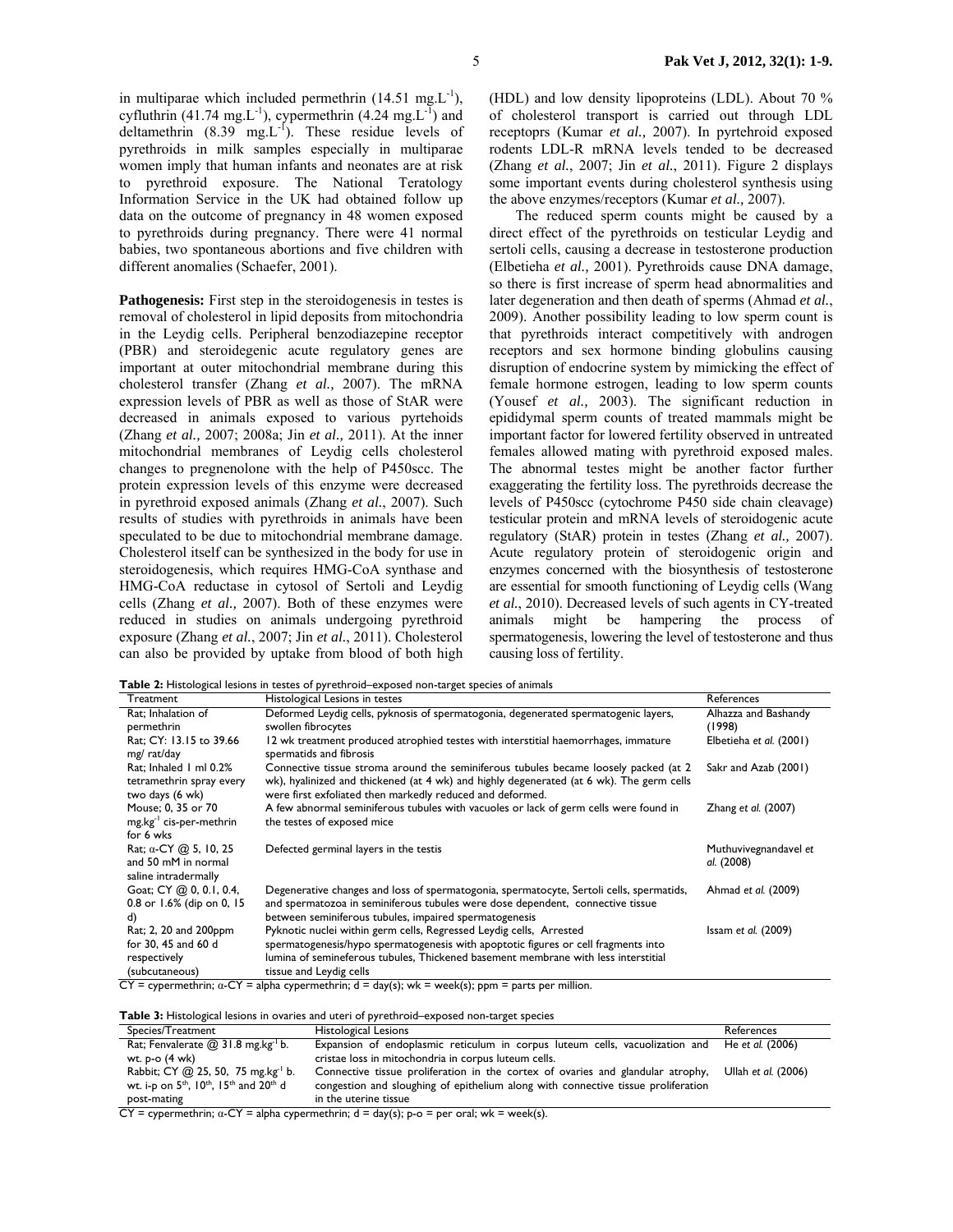**Table 4:** Fertility/reproduction toxicity of pyrethroid–exposed non-target species of animals

| Species/Sex/Treatment                                        | Reproductive toxicity                                                                                                                                                                                                                                                                                                                                                                                               | References                            |
|--------------------------------------------------------------|---------------------------------------------------------------------------------------------------------------------------------------------------------------------------------------------------------------------------------------------------------------------------------------------------------------------------------------------------------------------------------------------------------------------|---------------------------------------|
| Mouse; malathion, carbaryl,<br>cypermethrin                  | Significant abnormalities at $1/10^{th}$ and $1/5^{th}$ doses of $LD_{50}$ in the sperm<br>morphology (24 h and 7 d)                                                                                                                                                                                                                                                                                                | Venkateshuwarlu et al.<br>(1997)      |
| Rat; cypermethrin 34 mg.kg <sup>-1</sup>                     | Embryonic resorption in dams mated to CY treated males (2 month pre-<br>mating) was 20 % at high dosage                                                                                                                                                                                                                                                                                                             | <b>Rustamov and Abbasov</b><br>(1994) |
| Rat; cypermethrin: 39.66<br>mg/rat/day (12 wk)               | Implantations/viable fetuses/ epididymal/testicular sperm counts decreased<br>with pre-mating treatment.                                                                                                                                                                                                                                                                                                            | Elbetieha et al. (2001)               |
| Rat; cyhalothrin: $63/100$ mg.kg <sup>-1</sup> (7)<br>d)     | Impaired sexual competence (libido, sexual motivation and sexual vigor)                                                                                                                                                                                                                                                                                                                                             | Ratnasooriya et al. (2002)            |
| Mouse; cypermethrin 80 mg.kg <sup>-1 i</sup> n<br>corn oil.  | Reduction in the number of total implants and significant postimplantation<br>losses                                                                                                                                                                                                                                                                                                                                | Shukla (2002)                         |
| Human (pesticide workers, office<br>workers)                 | Significantly decreased sperm count in exposed workers than non-exposed<br>workers.                                                                                                                                                                                                                                                                                                                                 | Tan et al. (2002)                     |
| Mouse; permethrin @ 35, 70<br>$mg \, kg^{-1}$                | Caudal epididymal sperm count significantly reduced during 6 weeks<br>treatment                                                                                                                                                                                                                                                                                                                                     | Zhang et al. (2007)                   |
| Mouse, cypermethrin: 10 mg.kg <sup>-1</sup><br>$p-o$ (4 wks) | Delayed pinna detachment/down appearance/eye opening; less development<br>of reflexes                                                                                                                                                                                                                                                                                                                               | Farag et al. (2007)                   |
| Human (male); pesticide sprays                               | The higher exposure group had lower sperm concentration in urine/semen                                                                                                                                                                                                                                                                                                                                              | Perry et al. (2007)                   |
| Rat; fenvalerate: 40mg.kg <sup>-1</sup> in corn<br>oil (3 d) | Testicular and epididmai sperm counts decreased                                                                                                                                                                                                                                                                                                                                                                     | Arena et al. (2008)                   |
| Rat; I-64mmol.L <sup>-1</sup> fenvalerate                    | Reduced sperm motility in vitro in a time (1/2/4h) and concentration<br>dependent manner                                                                                                                                                                                                                                                                                                                            | Song et al. (2008)                    |
| Rat; Different pyrethroids @ 50<br>$mg \, kg^{-1} (7 d)$     | activities<br>ranked<br>antiandrogenic<br>Hershberger<br>in<br>$\beta$ -<br>assay<br>as:<br>cypermethrin <permethrin<β-cyfluthrin<<br>cypermethrin<cyfluthrin<br></cyfluthrin<br>&gt;bifenthrin<flutamide<br><math>A = \frac{1}{2}</math> dev(s); when week(s); ppm = parts per million; i.p = inconecitoneal; p-0 = per oral; ID = median lethal dose/lethal Dose 50%</flutamide<br></permethrin<β-cyfluthrin<<br> | Zhang et al. (2008b)                  |

day(s); wk = week(s); ppm = parts per million; i-p = inraperitoneal; p-o = per oral;  $LD_{50}$  = median lethal dose/Lethal Dose, 50%.

 The spermatozoa pass through the androgende- pendent organ epididymis for maturation (Mably *et al.,* 1992). Spermatozoal maturation involves an exceedingly complicated and delicately tuned relationship amid spermatozoa and epididymal epithelium (Moore *et al.*, 1998). If the movement of the spermatozoa is accomplished hurriedly, maturation may not be concluded. The altered sperm characteristics due to pyrethroid exposure have been reported to result in unwholesome fertilized ova (Elbetieha *et al.,* 2001) leading to significantly increased resorption in untreated female mammals allowed mating with males exposed to pyrethroids (Farag *et al.*, 2007; Ahmad, 2010). Resorption might be credited to enhanced pre-implantation losses due to hampered fertilization as pyrethroids induce DNA damage, which could occur due to free radicals generation (Aslam *et al.,* 2010). Decreased number of fetuses recovered (Elbetieha *et al.,* 2001; Ahmad, 2010) and implantation sites in untreated female mammals (Shukla and Taneja, 2002; Ahmad, 2010) have been recorded. Dominant lethal mutations induced by mutagenic activity in sperms of CY treated animals are responsible for implantation losses (Shukla and Taneja, 2002).

 Endometrial glandular atrophy is reported in uteri of pyrethroid exposed animals and in endometrial biopsies from infertile and repeat breeder animals (Garoussi *et al.*, 2010). Changes at molecular level have been suggested to be responsible for decreased number of implantations. Changes in both endoplasmic reticulum (ER) and mitochondrion in rat ovarian corpus luteum cells after a four-week fenvalerate exposure have been reported (He *et al.,* 2006). Increase in serum free calcium concentration was also reported with pyrethroid exposure. ER accumulates calcium by Ca++ pump, then either inositol 1, 4, 5-trisphosphate or cyclic adenosine diphosphate ribose cause release of Ca++. Calcium can mediate various physico-chemical actions (neurotrans- mitter release, steroidogenesis, fertilization, and DNA synthesis).

Calcium and calcium-calmodulin systems are involved in the gonadotropic regulation of granulosa cell steroidogenesis during follicular development (He *et al.*, 2006). In this way, pyrethroids might be responsible for disturbed ER and mitochondrial functioning in the ovaries and thus fertility loss.

 The exposure of pregnant animals to pyrethroids decreased fertility and produced foetal mortality (Ahmad, 2010). Prevention of early implantation and mid-gestation pregnancy termination has been reported with a progesterone antagonist, which induced foetal expulsion despite the high progesterone levels in canines and rabbits (Ozalp *et al.,* 2010). The logic behind the use of abortifacients is that a new pregnancy cannot be established during an ongoing pregnancy. It means that administration of estrogen or progesterone (hormones naturally produced in pregnant animals) or their antagonists will prevent ovulation and implantation (Ozalp *et al.,* 2010). The binding of natural pyrethrins and pyrethroids to receptors of steroid hormones has been documented (Yang *et al.,* 2009). In vivo (Zhang *et al.,*  2008b) and *in vitro* (Gill *et al.,* 2011) effects of pyrethroids on pregnancy hormones have been reported, so abortifacient role of pyrethroids can not be excluded. Another steroid testosterone in blood plasma/serum of pyrethroiod exposed animals was decreased (Elbetieha *et al.,* 2001; Yousef *et al.,* 2003; Wang *et al.,* 2010). However, LH levels are increased in such animals. Such trend might be due to normal negative feed back in response to the decreased testosterone hormone of the hypothalamus-pituitary axis (Zhang e *et al.,* 2007).

 The reduction in the size of chick head of pyrethroid exposed embryos reflected the reduction in the size of brain that occurred as a result of degenerative changes in neurons, which in turn might have occurred as a result of pyrethroid induced apoptosis (Anwar, 2003). Farag *et al.*  (2007) commented that maternal toxicity could be the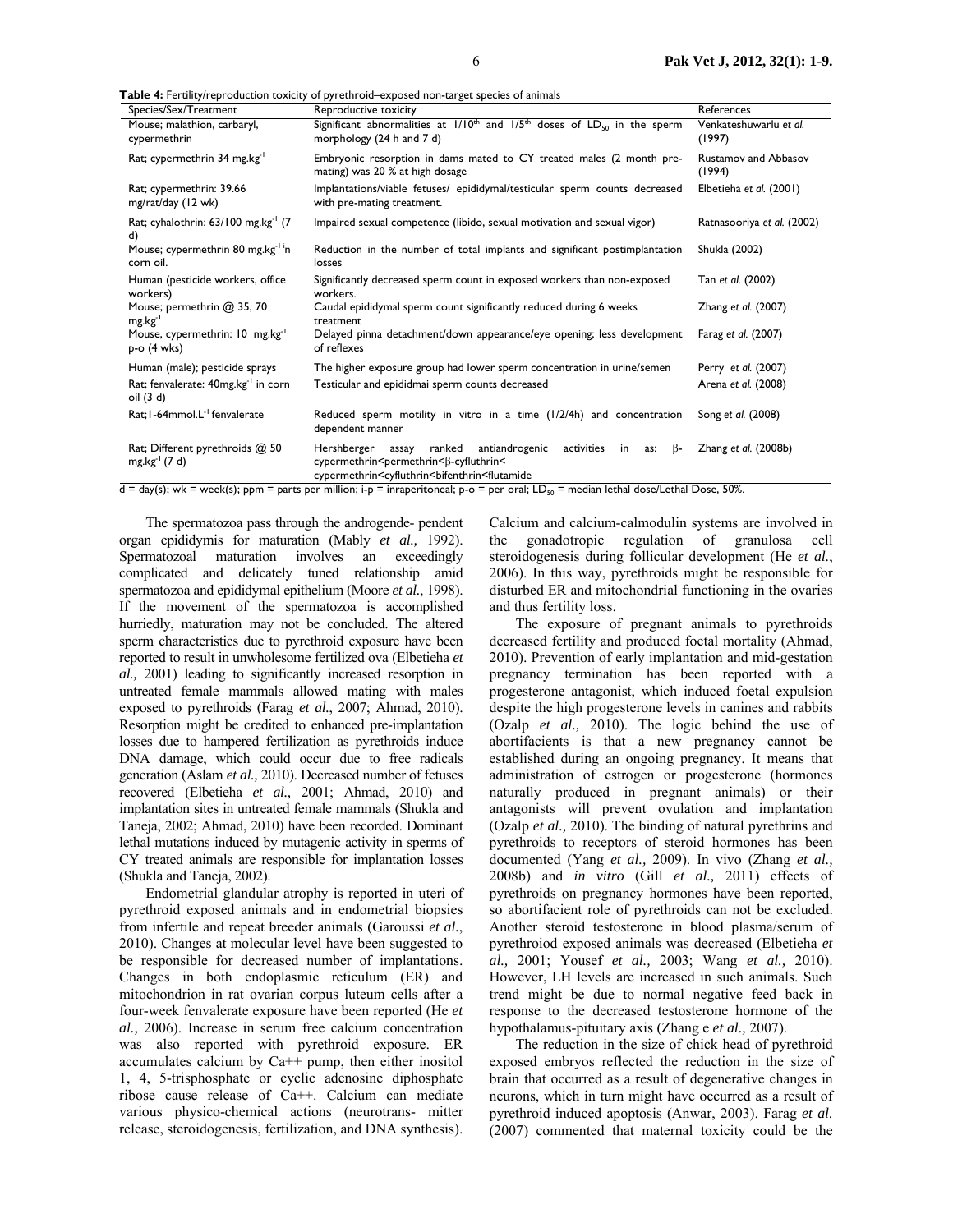trigger for the decreased pup weight gain and delayed development of physical features in the high dose group (50% of the control). The undersized progeny might have developed alterations in neuromuscular parameters afterwards. It has been quoted that the higher level of sensitivity of the neonatal mammals to pyrethroid toxicity might be due to partial ripeness of the enzymes which catalyze the pyrethroids metabolism in the liver of juveniles (Cantalamessa, 1993; Farag *et al.,* 2007). Moreover, during organogenesis fetuses suffered toxicity but pyrethroid treatment during the maturation phase did not significantly produce reproductive toxicity (Syed *et al.,* 2010). It might be because fetuses which survived up to advanced stage might have recovered from mild lesions developing at earlier stage. It has been reported that there is rapid DNA repair in late embryo stages, but early embryo stages are more likely to develop toxicity (Hook and Lee, 2004).

 Increased catalase activity and reduced superoxide dismutase, glutathione preoxidase, vitamin E and vitamin C activities in pyrethroid treated animals have been documented to be maintained normal by vitamin E supplementation (Raina *et al.,* 2009; Aslam *et al.,* 2010; Sharaf *et al.,* 2010; Navayath and Thiyagarajan, 2011). Furthermore,  $\alpha$ -tocopherol supplementation in the spring season increased the spermatozoal plasminogen activator activity in rams (Rekkas *et al.,* 2000). Such reports suggest that vitamin E could have a protective role in pyrethroid induced oxidative stress and reproductive toxicity in animals (Yousef *et al.,* 2010). However, a negative correlation between vitamin E with steroids and their binding proteins has been reported selectively in smokers, which imply that vitamin E may be a risk factor for prostate cancer in smokers (Mondul *et al.,* 2011). In general vitamin E has a protective effect on Leydig cell steroidogenesis. In vitro and in vivo studies on young adult Brown Norway rats suggested that vitamin E suppress Fe2+/sodium ascorbate-induced lipid peroxidetion in Leydig cells. Thus Leydig cell do not stop steroidogenesis due to production of reactive oxygen species (Chen *et al.,* 2005).

#### **Conclusions**

 The pyrethroids lead to reduction in sexual competency, reproductive efficiency and fertility in both sexes of nontarget species of animals. Adverse effects on the earlier stages of life in terms of teratogenecity and fetotoxicity are also important concern of pyrethroid toxicity. Therefore, over-dosage of pyrethroids must be avoided at any cost. Furthermore, vitamin E supplemen- tation might be helpful in reducing pyrethroid induced toxicity.

**Table 5:** Teratogenic toxicity of pyrethroid–exposed non-target species of animals

| Subject/Treatment                                                                               | Teratogenecity produced                                                                                    | References                 |
|-------------------------------------------------------------------------------------------------|------------------------------------------------------------------------------------------------------------|----------------------------|
| Rat: CY and permethrin used with pretreatment                                                   | Lethal pyrethroid effects not altered significantly by drug inhibitors                                     | Cantalamessa               |
| of piperonyl butoxide (PB), or tri-o-triolyl                                                    | in the neonatal rats, but in adults, esterase inhibitor (TTP) increased                                    | (1993)                     |
| phosphate (TTP)                                                                                 | pyrethroid toxicity.                                                                                       |                            |
| Rabbit; CY @ 1000 mg.kg <sup>-1</sup> (28 d)                                                    | Embryonic resorption and foetal mortality along with delayed<br>ossification of bones                      | Biernacki et al.<br>(1995) |
| Rat; cismethrin, permethrin, deltamethrin or CY                                                 | Young rats more sensitive than adults to lethal doses of pyrethroids                                       | <b>Sheets (2000)</b>       |
| Chick embryo; cypermethrin 50, 100, 200 and                                                     | Reduced size of head, brain, eyeballs and crown rump length;                                               | Anwar (2003)               |
| 400 ppm (single dose) at 0 day of incubation                                                    | incomplete development of eyes, beak and wing buds; micromelia,<br>exocardiogenesis on day 7 of incubation |                            |
| Rabbit; Cypermethrin: 25, 50, 75 mg.kg <sup>-1</sup> i-p                                        | Dose dependent and significantly decreased number of foetuses vs.                                          | Ullah et al. (2006)        |
| $5/10/15/20d$ post-mating                                                                       | number of CL. Dose dependently increased foetal lethality                                                  |                            |
| $\sim$ $\sim$ and a sum adjactive $\sim$ $\sim$ and a summarization of $\sim$ and $\sim$ $\sim$ |                                                                                                            |                            |

CY: cypermethrin; CL: corpus luteam/corpora lutea



Fig. 2: Low density lipoprotein (LDL) in the mammalian cells undergoes an array of metabolic pathway and free cholesterol accomplishes various functions. Arrow (1) indicates that decreased expression of HMG-CoA reductase inhibits the cholesterol synthesis. Arrow (2) indicates that activation of ACAT leads the excess cholesterol to be stored through esterification. Arrow (3) indicates the down regulation of LDL receptors by cholesterol to prevent excessive cholesterol accumulation in cell (feedback inhibition). ACAT: Acyl Co-A-cholesterol acyl-transferase; HMG-CoA reductase: 3-hydroxy, 3-methyl-glutaryl coenzyme A reductase (Kumar *et al.,* 2007).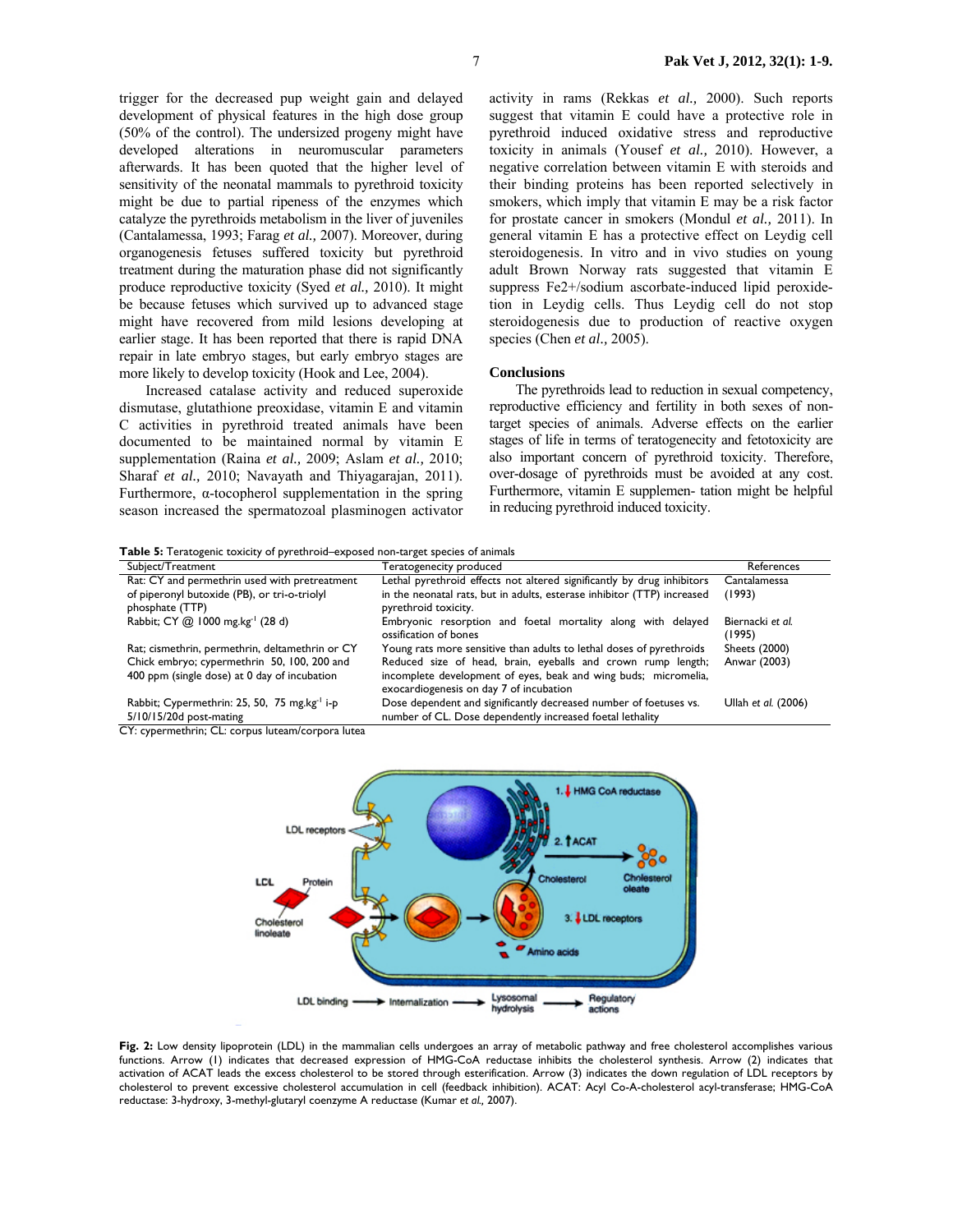#### **Acknowledgement**

 Financial support of Higher Education Commission, Islamabad, Pakistan under grant MLA 0543318 is highly acknowledged.

### **REFERENCES**

- Ahmad L, 2010. Pathological effects of cypermethrin in rabbits. PhD dissertation. Department of Pathology, University of Agriculture Faisalabad, Pakistan.
- Ahmad L, A Khan and MZ Khan, 2011. Cypermethrin induced biochemical and hepto-renal pathological changes in rabbits. Int | Agric Biol, 13: 865-872.
- Ahmad M, I Hussain, A Khan and Najib-ur-Rehman, 2009. Deleterious effects of cypermethrin on semen characteristics and testes of dwarf goats (*Capra hircus*). Exp Toxicol Pathol, 61: 339-346.
- Alhazza LM and SA Bashandy, 1998. Influence of vitamin C on the toxicity of Pifpaf (containing permethrin) to gonads of male rats. Saudi J Biol Sci, 5: 31-37.
- Andrade AJ, S Araujo, GM Santana, M Ohi and PR Dalsenter, 2002. Reproductive effects of deltamethrin on male offspring of rats exposed during pregnancy and lactation. Reg Toxicol Pharmacol, 36: 310-317.
- Anonymous, 2001. Evaluation of certain veterinary drug residues in food: fifty-fourth report of the joint FAO/WHO expert committee on food additives. Food and Agriculture Organization of the United Nations.
- Anwar K, 2003. Cypermethrin, a pyrethroid insecticide induces teratological and biochemical changes in young chick embryos. Pak J Biol Sci, 6: 1698-1705.
- Arena AC, CD Fernandez, EM Porto, DZ Bissacot, OC Pereira and WG Kempinas, 2008. Fenvalerate, a pyrethroid insecticide, adversely affects sperm production and storage in male rats. | Toxicol Environ Health A, 71: 1550-1558.
- Aslam F, A Khan, MZ Khan, S Sharaf, ST Gul and M Kashif Saleemi, 2010. Toxico-pathological changes induced by cypermethrin in broiler chicks: Their attenuation with Vitamin E and selenium. Exp Toxicol Pathol, 62: 441-450.
- Biernacki B, B Wlodarczyk, M Minta and T Juszkiewicz, 1995. Influence of cypermethrin on pregnancy and fetal development in rabbits. Med Wet, 51: 31-33.
- Bouwman H, B Sereda and HM Meinhardt, 2006. Simultaneous presence of DDT and pyrethroid residues in human breast milk from a malaria endemic area in South Africa. Environl Pollut, 144: 902-917.
- Brannen KC, JM. Panzica-Kelly, TL Danberry and KA Augustine-Rauch, 2010. Development of a zebrafish embryo teratogenicity assay and quantitative prediction model. Birth Defects Res B Dev Reprod Toxicol, 89: 66-77.
- Bunya SP and PC Pati, 1988. Genotoxic effects of synthetic pyrthroid insecticide, cypermethrin, in mice in vivo. Toxicol Lett, 41: 223-230.
- Bunya SP and PC Pati, 1990. Effects of deltamethrin, a synthetic pyrthroid, on the induction of chromosome aberrations, micronuclei and sperm abnormalities in mice. Mutagenesis, 5: 229-232.
- Cantalamessa F, 1993. Acute toxicity of two pyrethroids, permethrin, and cypermethrin in neonatal and adult rats. Institute of Pharmacology, University of Camerino, Italy. Archiv Toxicol, 67: 510-513.
- Chen H, J Liu, L Luo, MU Baig, JM Kim, BR Zirkin, 2005. Vitamin E, aging and Leydig cell steroidogenesis. Exp Gerontol, 40: 728-736.
- Du G, O Shen, H Sun, J Fei, C Lu, L Song,Y Xia, S Wang and X Wang, 2010. Assessing hormone receptor activities of pyrethroid insecticides and their metabolites in reporter gene assays. Toxicol Sci, 116: 58-66.
- Elbetieha A, SI Da'as, W Khamas and H Darmani, 2001. Evaluation of the toxic potentials of cypermethrin pesticide on some reproductive and fertility parameters in the male rats. Environ Contam Toxicol, 41: 522-528.
- Farag AT, NF Goda, NA Shaaban and AH Mansee, 2007. Effects of oral exposure of synthetic pyrethroid, cypermethrin on the behavior of F1-progeny in mice. Reprod Toxicol, 23: 560–567.
- Garoussi MT, F Sasani and P Hovareshti, 2010. The Histopathological survey of uterine tissue in Holstein dairy cows with or without recorded reproductive disorders. Iran J Vet Sc Technol, 2: 101-108.
- Gill SA, F Rizvi, MZ Khan and A Khan, 2011. Toxic effects of cypermethrin and methamidophos on bovine corpus luteal cells and progesterone production. Exp Toxicol Pathol, 63: 131-135.
- Gustafsson JA, K Dahlman-Wright, PE Strömstedt, T Wright and J Carlstedt-Duke, 1990. Structure-function aspects of the glucocorticoid receptor. Princess Takamatsu Symp, 21: 137-155.
- He J, J-F Chen, R Liu, L Song, HC Chang, and X-R Wang, 2006. Fenvalerate-induced alterations in calcium homeostasis in rat ovary. Biomed Environ Sci, 19: 15-20.
- Holden JS, 1979. Absorption and metabolism of permethrin alnd cypermethrin in the cockroach and the cotton-leafworm larvae. Pesticide Sci, 10: 295–307.
- Hook SE and RF Lee, 2004. Genotoxicant induced DNA damage and repair in early and late developmental stages of the grass shrimp *Paleomonetes pugio* embryo as measured by the comet assay. Aquat Toxicol, 66: 1-14.
- Issam C, H Samir, H Zohra, Z Monia and B C Hassen, 2009. Toxic responses to deltamethrin (DM) low doses on gonads, sex hormones and lipoperoxidation in male rats following subcutaneous treatments. | Toxicologic Sci, 34: 663-670.
- Izaguirre MF, RC Lajmanovich, PM Peltzer, AP Soler and VH Casco, 2000. Cypermethrin-induced apoptosis in the telencephalon of Physalaemus biligonigerus tadpoles (Anura: Leptodactylidae). Bull Environ Contam Toxicol, 65: 501-507.
- Ji G, Y Xia, A Gu, X Shi, Y Long, L Song, S Wang and X Wang, 2011. Effects of non-occupational environmental exposure to pyrethroids on semen quality and sperm DNA integrity in Chinese men. Reprod Toxicol, 31: 171-176.
- Jin Y, L Wang, M Ruan, J Liu, Y Yang, C Zhou, B Xu and Z Fu, 2011. Cypermethrin exposure during puberty induces oxidative stress and endocrine disruption in male mice. Chemosphere, 84: 124-130.
- Kamijima M, H Hibi, M Gotoh, K Taki, I Saito, H Wang, S Itohara, T Yamada, G Ichihara, E Shibata, T Nakajima and Y Takeuchi, 2004. A survey of semen indices in insecticide sprayers. J Occup Health, 46: 109-118.
- Khan A, HAM Faridi, M Ali, MZ Khan, M Siddique, I Hussain and M Ahmad, 2009. Effects of cypermethrin on some clinico-haematobiochemical and pathological parameters in male dwarf goats (*Capra hircus*). Exp Toxicol Pathol, 61: 151-160.
- Kumar S, AK Gautam, KR Agarwal, BA Shah and HN Saiyad, 2004. Demonstration of sperm head shape abnormality and clastogenic potential of cypermethrin. J Environ Biol, 25: 187-190.
- Kumar V, AK Abbas, N Fausto and RN Mitchell, 2007. Robbins Basic Pathology. 8<sup>th</sup> Ed, Thompson Press India Ltd. Haryana, India.
- Mably TA, RW Moore and RE Peterson, 1992. In utero and lactational exposure of male rats to 2,3,7,8- tetrachlorodibenzo-p-dioxin. Toxicol App Pharmacol, 114: 97-107.
- Madsen C, MH Claesson and C Ropke, 1996. Immuno- toxicity of the pyrethroid insecticides deltamethrin and  $\alpha$ -cypermetrin. deltamethrin and α-cypermetrin. Toxicology, 107: 219-227.
- Martin MT, E Mendez, DG Corum, RS Judson, RJ Kavlock, DM Rotroff and DJ Dix, 2009. Profiling the reproductive toxicity of chemicals from multigeneration studies in the toxicity reference database. Toxicol Sci, 110: 181–190.
- McClusky LM, 2008. Cadmium accumulation and binding characteristics in intact Sertoli/germ cell units, and associated effects on stagespecific functions in vitro: insights from a shark testis model. J Appl Toxicol, 28: 112-121.
- Mondul AM, S Rohrmann, AMenke, M Feinleib, WG Nelson, FAPlatz and D Albanes, 2011. Association of serum α-tocopherol with sex steroid hormones and interactions with smoking: implications for prostate cancer risk. Cancer Causes Control, 22: 827-836.
- Moore HD, Samayawardhena LA, Brewis IA, 1998. Sperm maturation in vitro: co-culture of spermatozoa and epididymal epithelium. J Reprod Fertil Suppl, 53: 23-31.
- Muthuviveganandavel, V, P Muthuraman, S Muthu and K Srikumar, 2008. A study on low dose cypermethrin induced histopathology, lipid peroxidation and marker enzyme changes in male rat. Pestic Biochem Physiol, 91: 12-16.
- Navayath S and D Thiyagarajan, 2011. Fenugreek supplementation imparts erythrocyte resistance to cypermethrin induced oxidative changes *in vivo*. J Complement Integr Med, 8: 1436-1438.
- Ozalp GR, C Calıskan, K Seyrek-Intas and A Wehrend, 2010. Effects of the progesterone receptor antagonist aglepristone on implantation administered on days 6 and 7 after mating in rabbits. Reprod Dom Anim, 45: 505-508.
- Pati PC and SP Bunya, 1989. Cytogenetic effects of fenvalerate in mammalian *in vivo* test system. Mutat Res, 222: 149-154.
- Perry MJ, 2008. Effects of environmental and occupational pesticide exposure on human sperm: a systematic review. Hum Reprod Update, 14: 233-242.